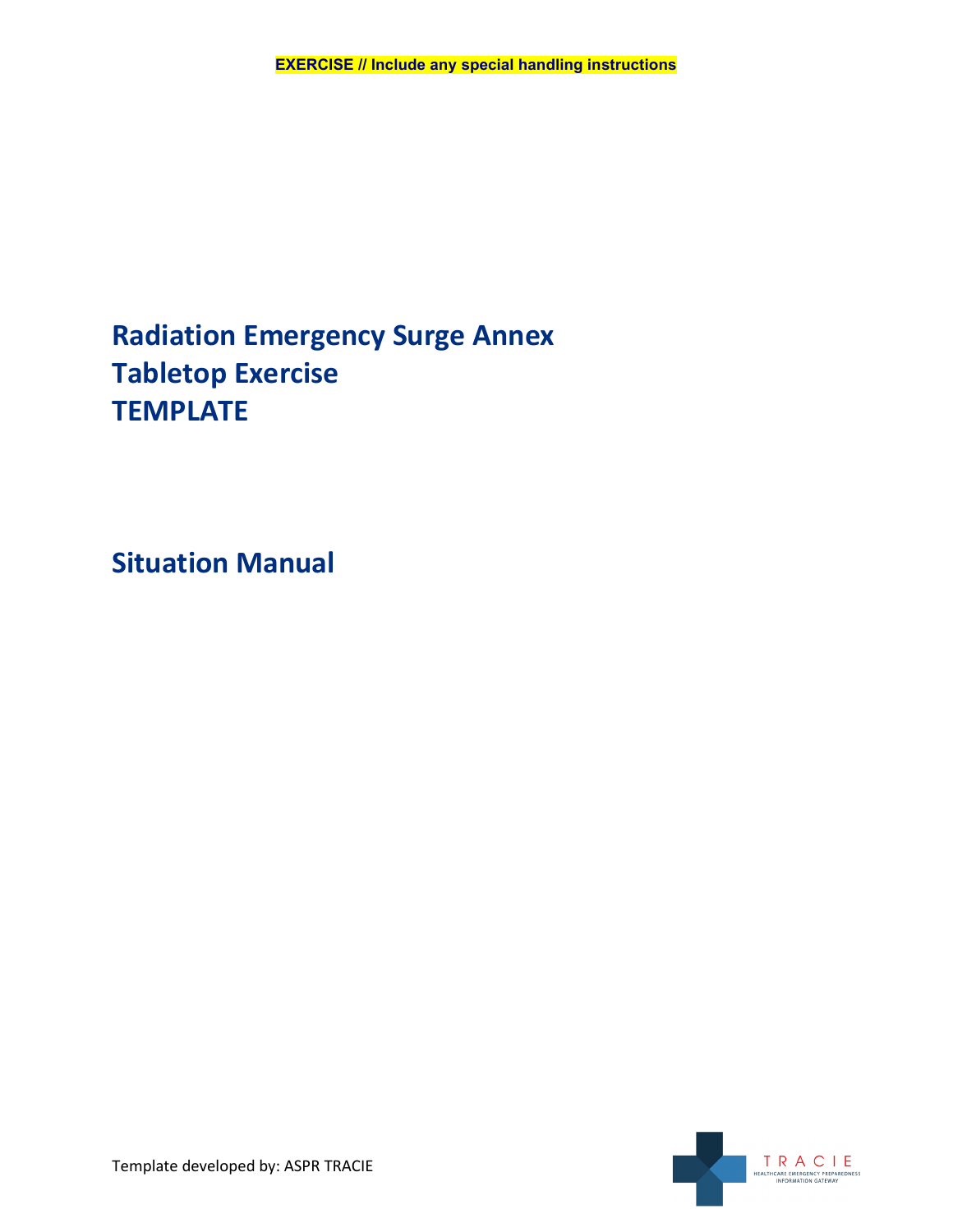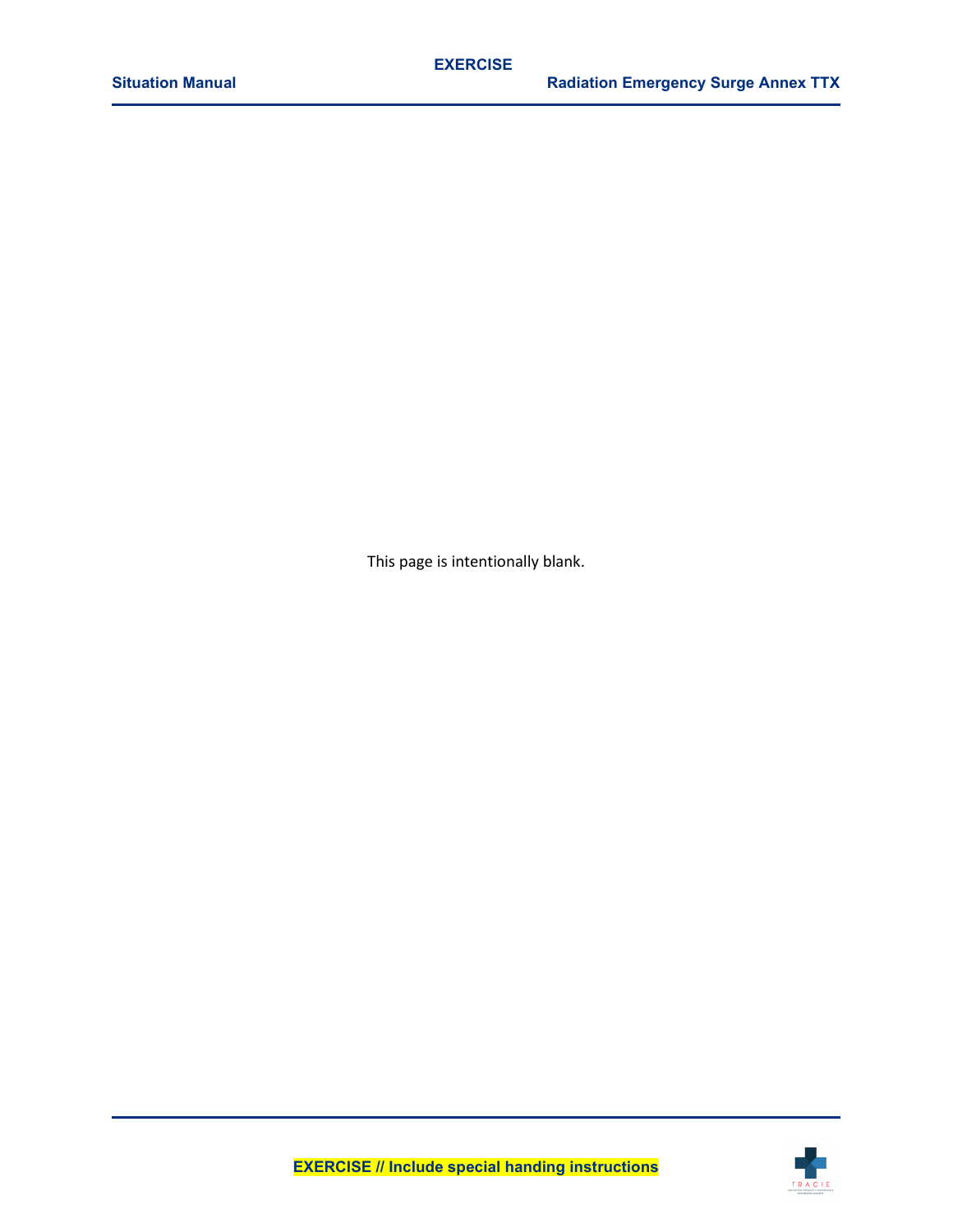# **PREFACE**

 (TRACIE). It can be used by healthcare coalitions (HCCs) to enhance operational area awareness and capabilities to effectively address the needs of patients impacted by a radiological incident as part of a This Radiation Emergency Surge Annex Tabletop Exercise (TTX) Toolkit Template has been developed by the U.S. Department of Health and Human Services (HHS), Office of the Assistant Secretary for Preparedness and Response (ASPR) Technical Resources, Assistance Center, and Information Exchange whole community emergency response framework. It can also be utilized to satisfy Funding Opportunity [Announcement \(FOA\) requirements](https://www.grantsolutions.gov/gs/preaward/previewPublicAnnouncement.do?id=63163) for the Hospital Preparedness Program (HPP) Cooperative Agreement.

 HCCs are not required to use this template and may conduct a radiation emergency surge annex exercise using a radiological incident of their choosing and any acceptable Homeland Security Exercise [and Evaluation Program \(HSEEP\)](https://www.fema.gov/emergency-managers/national-preparedness/exercises/hseep) compliant format.

 Note that most scenarios based on a large-scale radiological incident requiring care at specialized centers do not test overall surge. Planning for these scenarios is important and should be included in the request and deployment, radiation exposure screening, radiation illness, and specialized patient care needs that may create competing resource and coordination demands. coalition annex as well as exercise plans, but this toolkit uses a Radiological Dispersal Device (RDD) scenario to help jurisdictions anticipate the specific issues related to Strategic National Stockpile (SNS)

 This toolkit template is intended to be edited and modified by the HCC Exercise Planning Team to satisfy the concepts and objectives each HCC intends to test. Blue text boxes and bracketed sections are included throughout the document and serve as notes to planners to enter your own text. *Please delete those boxes and bracketed areas once final planning decisions are made and text has been crafted*.

The complete toolkit template includes the following supporting materials for conducting a Radiological Emergency Surge Annex TTX:

- 1. Step-by-Step Guide to Implementing the Radiation Emergency Surge Annex Tabletop Exercise Template ([compliant PDF,](https://files.asprtracie.hhs.gov/documents/aspr-tracie-step-by-step-guide-to-implementing-coalition-rad-surge-ttx-template-final.pdf) [DOC\)](https://files.asprtracie.hhs.gov/documents/aspr-tracie-step-by-step-guide-to-implementing-coalition-rad-surge-ttx-template-final.docx)
- 2. Situation Manual (this document) [\(compliant PDF,](https://files.asprtracie.hhs.gov/documents/aspr-tracie-hcc-radiology-surge-ttx-sitman-final.pdf) [DOC\)](https://files.asprtracie.hhs.gov/documents/aspr-tracie-hcc-radiology-surge-ttx-sitman-final.docx)
- 3. Radiation Emergency Surge Annex Tabletop Exercise Presentation [\(compliant PDF,](https://files.asprtracie.hhs.gov/documents/aspr-tracie-coalition-rad-surge-ttx-template-presentation-final.pdf) [PowerPoint\)](https://files.asprtracie.hhs.gov/documents/aspr-tracie-coalition-rad-surge-ttx-template-presentation-final.pptx)
- 4. Participant F[eedback Form](https://files.asprtracie.hhs.gov/documents/aspr-tracie-rad-surge-ttx-sign-in-sheet-final.pdf) [\(compliant PDF,](https://files.asprtracie.hhs.gov/documents/aspr-tracie-coalition-rad-surge-ttx-participant-feedback-form-final.pdf) [DOC\)](https://files.asprtracie.hhs.gov/documents/aspr-tracie-coalition-rad-surge-ttx-participant-feedback-form-final.docx)
- 5. Sign-in Form (compliant PDF, DOC)

www.asprtracie.hhs.gov</u> or contact our Assistance Center at 1-844-5-TRACIE or [askasprtracie@hhs.gov.](mailto:askasprtracie@hhs.gov) For more information, access ASPR TRACIE's CBRN Resources Page, which includes links to a[n HCC](https://files.asprtracie.hhs.gov/documents/aspr-tracie-hcc-radiation-emergency-surge-annex-template.pdf)  [Radiation Emergency Surge Annex Template,](https://files.asprtracie.hhs.gov/documents/aspr-tracie-hcc-radiation-emergency-surge-annex-template.pdf) a [Radiological and Nuclear Topic Collection,](https://asprtracie.hhs.gov/technical-resources/32/radiological-and-nuclear/27) and the [Major](https://files.asprtracie.hhs.gov/documents/aspr-tracie-radiological-and-nuclear-health-and-medical-considerations-508.pdf)  [Radiological or Nuclear Incidents: Potential Health and Medical Implications](https://files.asprtracie.hhs.gov/documents/aspr-tracie-radiological-and-nuclear-health-and-medical-considerations-508.pdf) document. Ou[r Healthcare](https://asprtracie.hhs.gov/hcc-resources)  [Coalitions Resources Page](https://asprtracie.hhs.gov/hcc-resources) contains additional tools and templates. For more information, visit



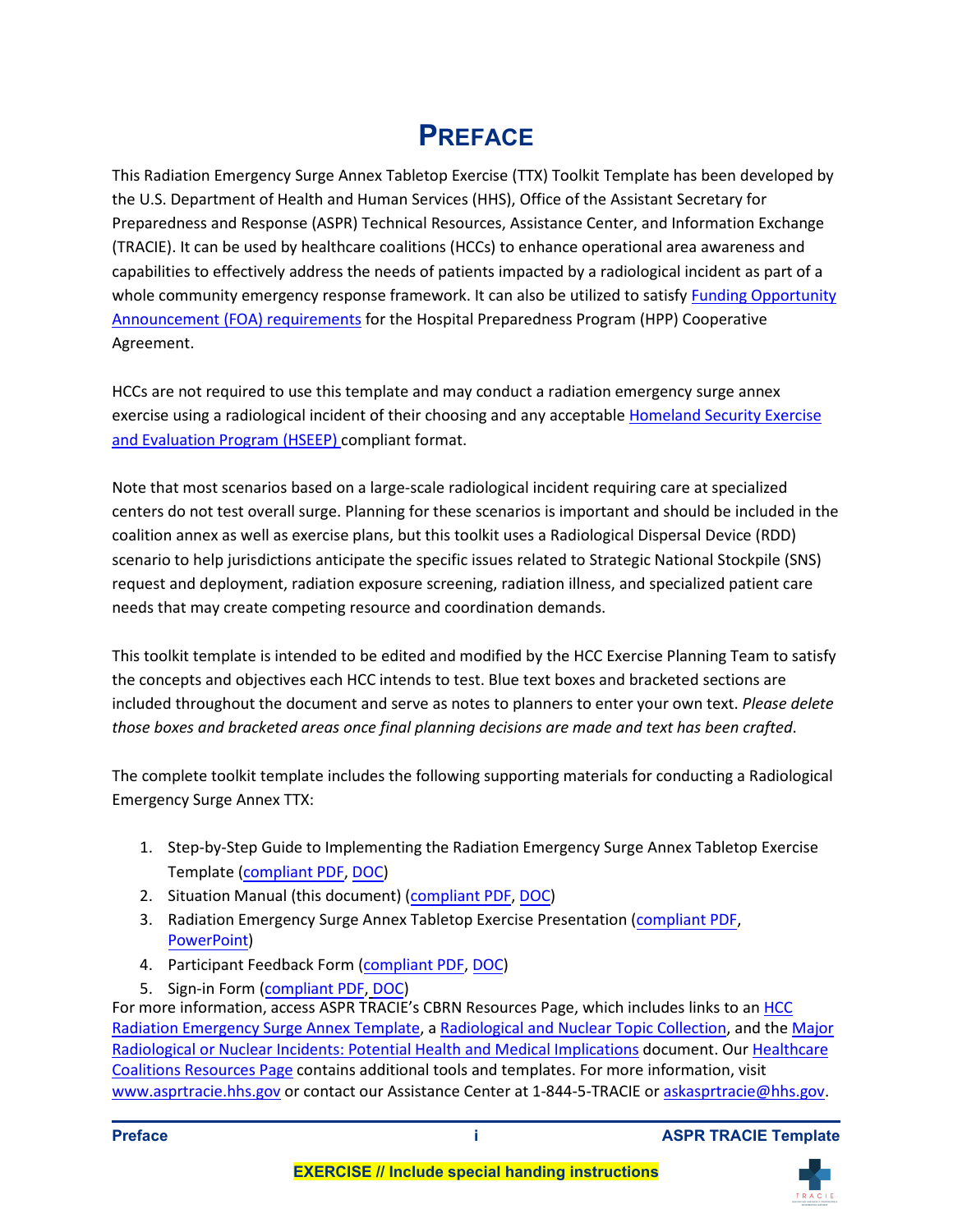



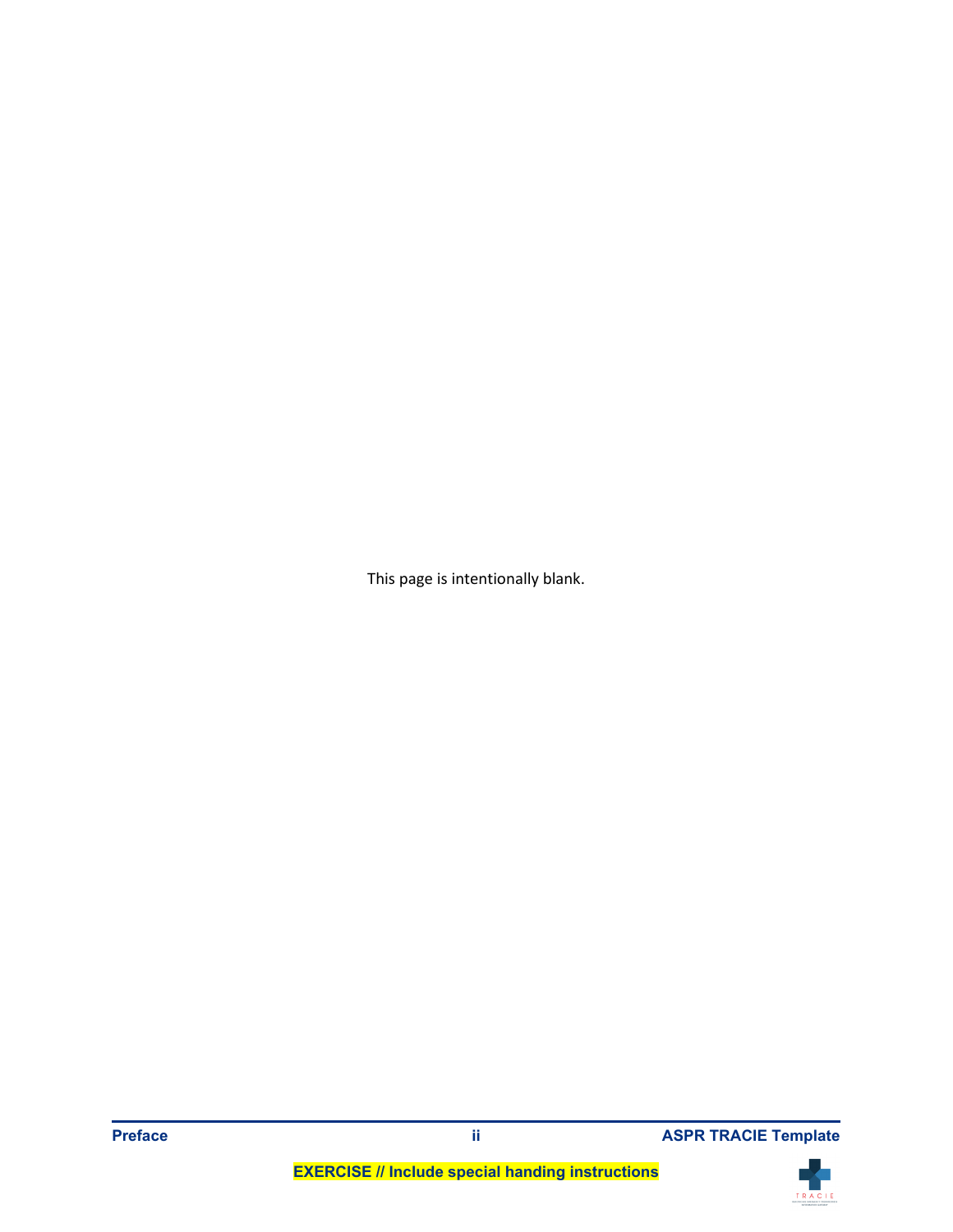# **HANDLING INSTRUCTIONS**

- 1. The title of this document is *Radiation Emergency Surge Annex Tabletop Exercise (TTX) Situation Manual (SitMan).*
- jurisdiction, this document is FOR OFFICIAL USE ONLY (FOUO). It contains information that may be statutes. It is to be controlled, stored, handled, transmitted, distributed, and disposed of in accordance with jurisdictional policy relating to FOUO information. 2. This template is a publicly available document, however once downloaded and completed by any exempt from public release under the Freedom of Information Act (5 U.S.G. 552) and State and local
- 3. [Insert any local statutes or regulations with regard to document handling.]
- 4. For more information or questions regarding this exercise, please contact:

[Insert Contact Information]



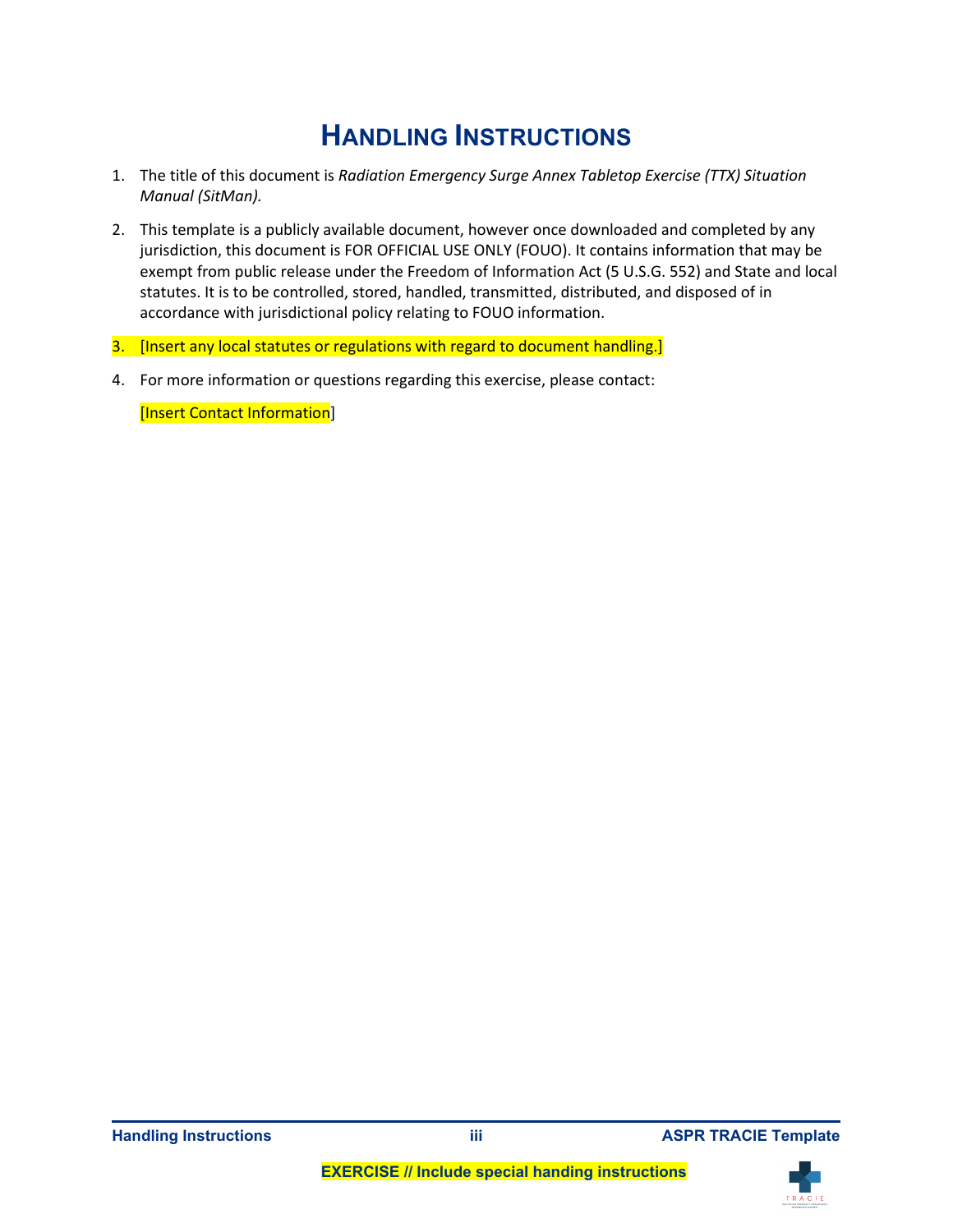

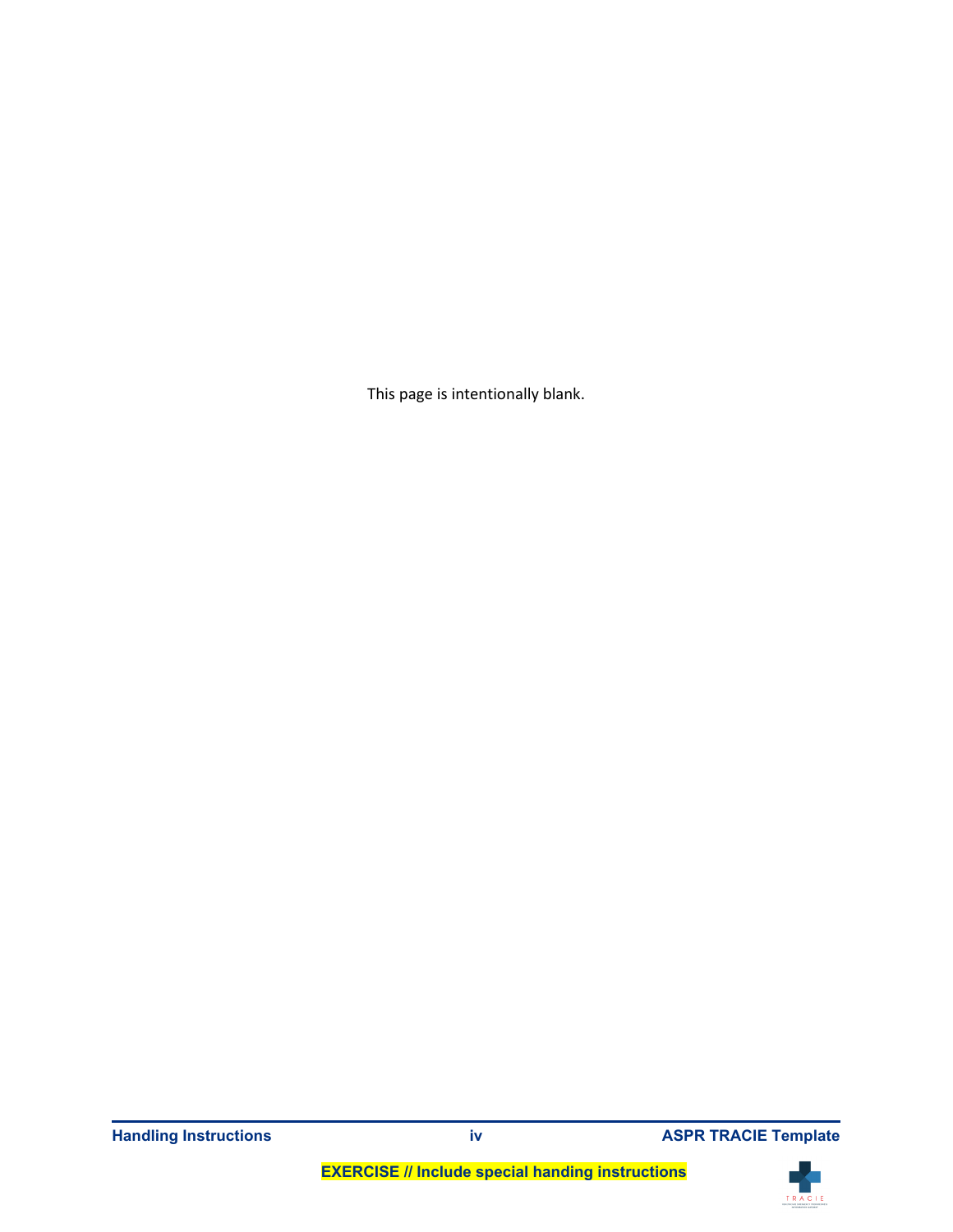# **TABLE OF CONTENTS**



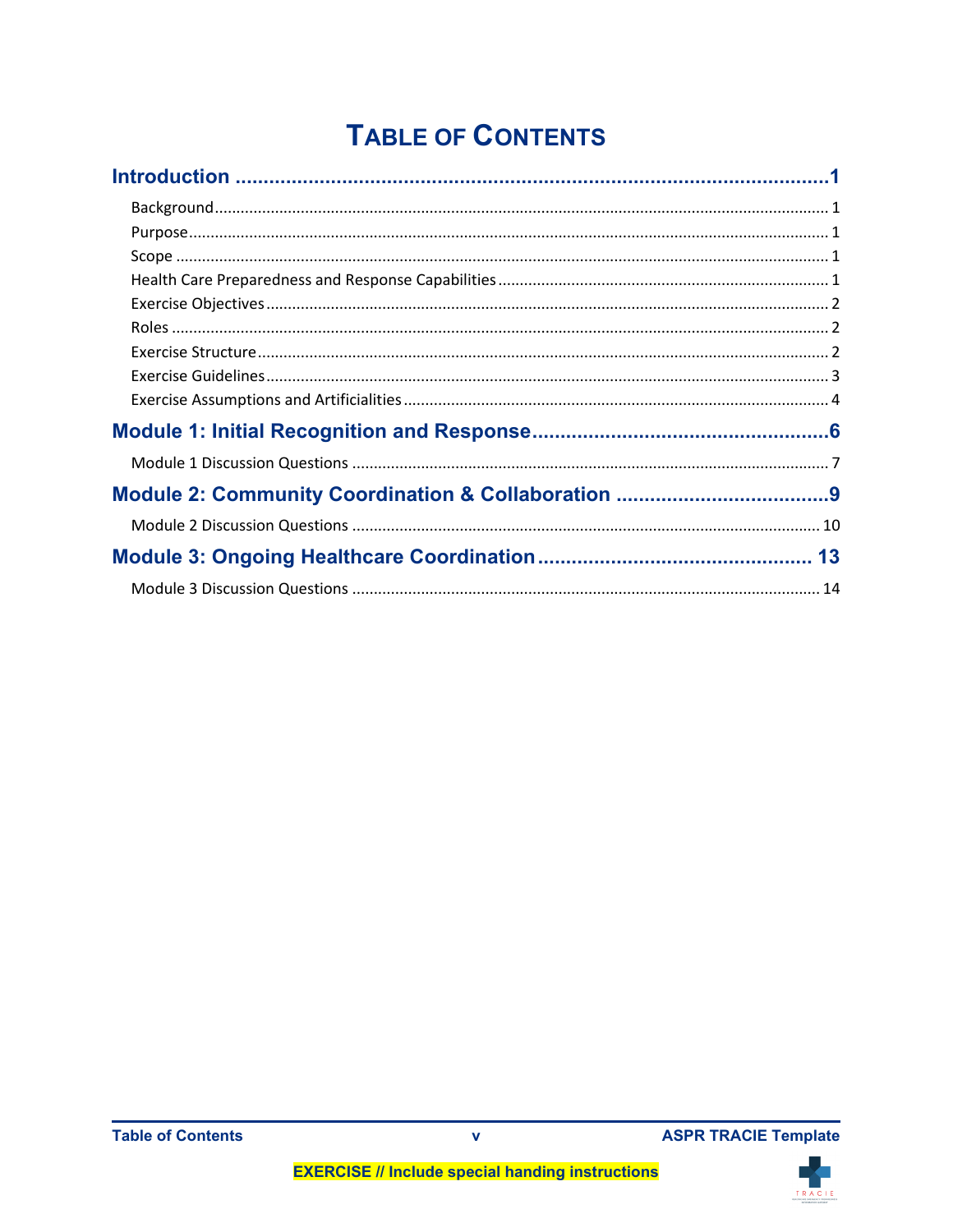

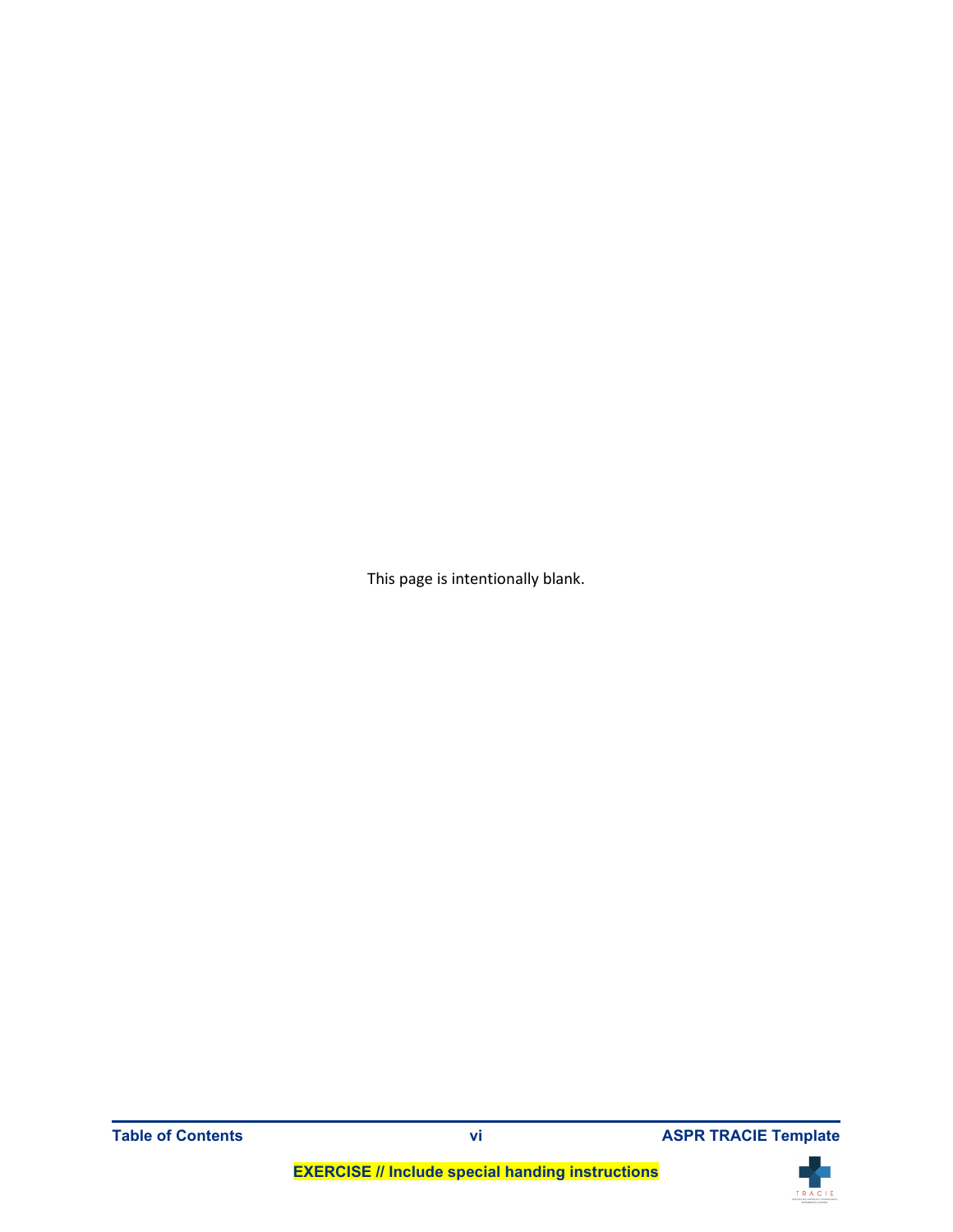# **INTRODUCTION**

# <span id="page-8-1"></span><span id="page-8-0"></span>**Background**

[May include additional background information specific to the coalition, member organizations, and threats/hazards as identified in the jurisdiction's risk assessment/ hazard vulnerability assessment and resource gap analysis.].

#### <span id="page-8-2"></span>**Purpose**

 with large-scale exposure. The exercise allows participants to address key issues through a series of The Radiation Emergency Surge Annex TTX provides HCC members and leadership with a useful exercise to address large numbers of patients seeking healthcare following an intentional radiological incident facilitated discussions.

# <span id="page-8-3"></span>**Scope**

This toolkit is an interactive, discussion-based exercise focusing on impacts to HCCs and healthcare facilities caused by the intentional release of a radiological dispersal device (RDD) resulting in a surge of confirmed and potentially exposed radiological patients.

 radiation exposure focuses on the need to assess patients for contamination, decontamination, injuries, The exercise is planned for a half day. The scenario consists of three chronological modules portraying a "dirty bomb" incident, and its aftermath, where people who may not need medical treatment but fear they have been exposed (i.e., "worried well") may overwhelm a health system. The emphasis on and working with public health and emergency managers.

# <span id="page-8-4"></span> **Healthcare Preparedness and Response Capabilities**

[These are suggested related existing HPP program capabilities. Grantees will determine their current radiation emergency medical resources in the community under normal conditions and define how they work together to determine relevant capabilities, objectives, and activities that need to be addressed during the Initial Planning Meeting.]

• **Capability 2: Health Care and Medical Response Coordination** 

 *Objective 1:* Develop and Coordinate Health Care Organization and Health Care Coalition Response Plans

*Objective 3:* Coordinate Response Strategy, Resources, and Communications

 • **Capability 3: Continuity of Health Care Service Delivery** 

*Objective 3:* Maintain Access to Non-Personnel Resources during an Emergency

*Objective 5:* Protect Responders' Safety and Health

*Objective 6: Plan for and Coordinate Health Care Evacuations and Relocation* 

• **Capability 4: Medical Surge** 

*Objective 1:* Plan for a Medical Surge

**Objective 2:** Respond to a Medical Surge



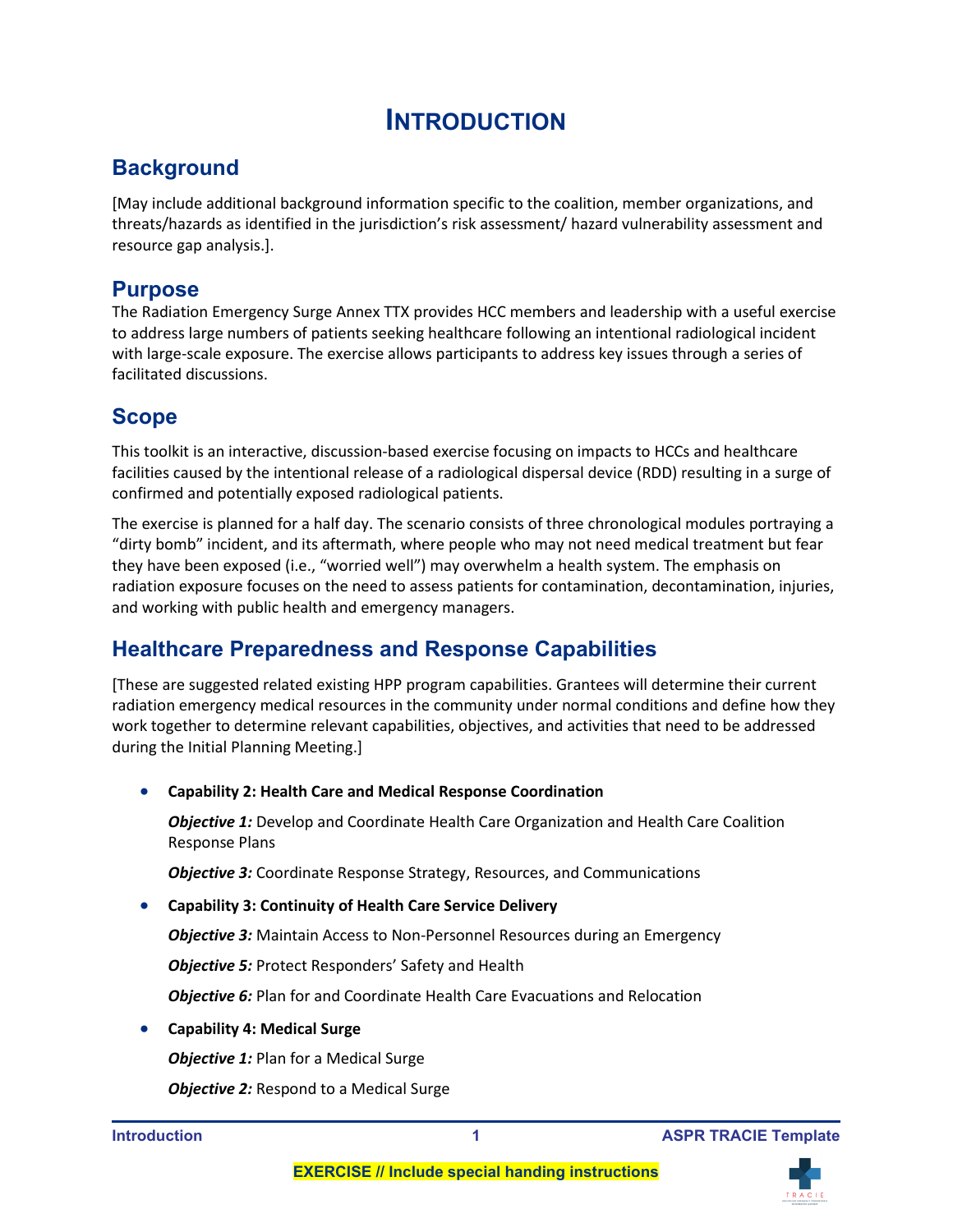# <span id="page-9-0"></span>**Exercise Objectives**

The following exercise design objectives can help participants understand the concept of operations of the HCC Radiation Emergency Surge Annex and develop recommended actions and procedural adjustments to address potential gaps or problem areas:

- 1. Review existing radiation emergency care assets and identify gaps that may occur during a radiological mass casualty incident.
- 2. Review agency/facility role during a radiological emergency incident.
- 3. Validate assumptions in the HCC Radiation Emergency Surge Annex.
- 4. Identify changes that need to be made in the HCC Radiation Emergency Surge Annex based on the roles and capabilities of the involved partners.
- 5. [Other objectives identified by the Exercise Planning Team.]

#### <span id="page-9-1"></span>**Roles**

- • *Players* respond to the situation presented based on their current roles in their facility or HCC; expert knowledge of incident management procedures; current plans and procedures in place in their agency, jurisdiction, or organization; and insights derived from previous experience.
- *Observers* view all or selected portions of exercise play and support the group in developing responses to the situation during the discussion.
- • The *Facilitator* provides situation updates and moderates discussions. They also provide additional information or resolve questions as required.
- *Data Collectors* observe and record the discussions during the exercise, participate in the data analysis, and assist with drafting the After-Action Report (AAR) that will be used to suggest improvements within the Radiation Emergency Surge Annex itself and future exercises.

#### <span id="page-9-2"></span>**Exercise Structure**

 The exercise will be a half day event. The TTX has three modules consisting of an initial incident subsequent response. Players in this exercise will participate in the following exercise module elements:

- Module 1 Initial Recognition and Response
- Module 2 Community Coordination and Collaboration
- Module 3 Ongoing Healthcare Response

 period. A series of questions following the scenario summary will guide the facilitated discussion of Each module begins with a scenario update that summarizes the key events occurring within that time critical issues in each of the modules

 resources. Based on exercise priorities, time dedicated to each module will be managed by the **Planning Note:** The coalition may add, delete, or modify questions based on their local plans and facilitator.



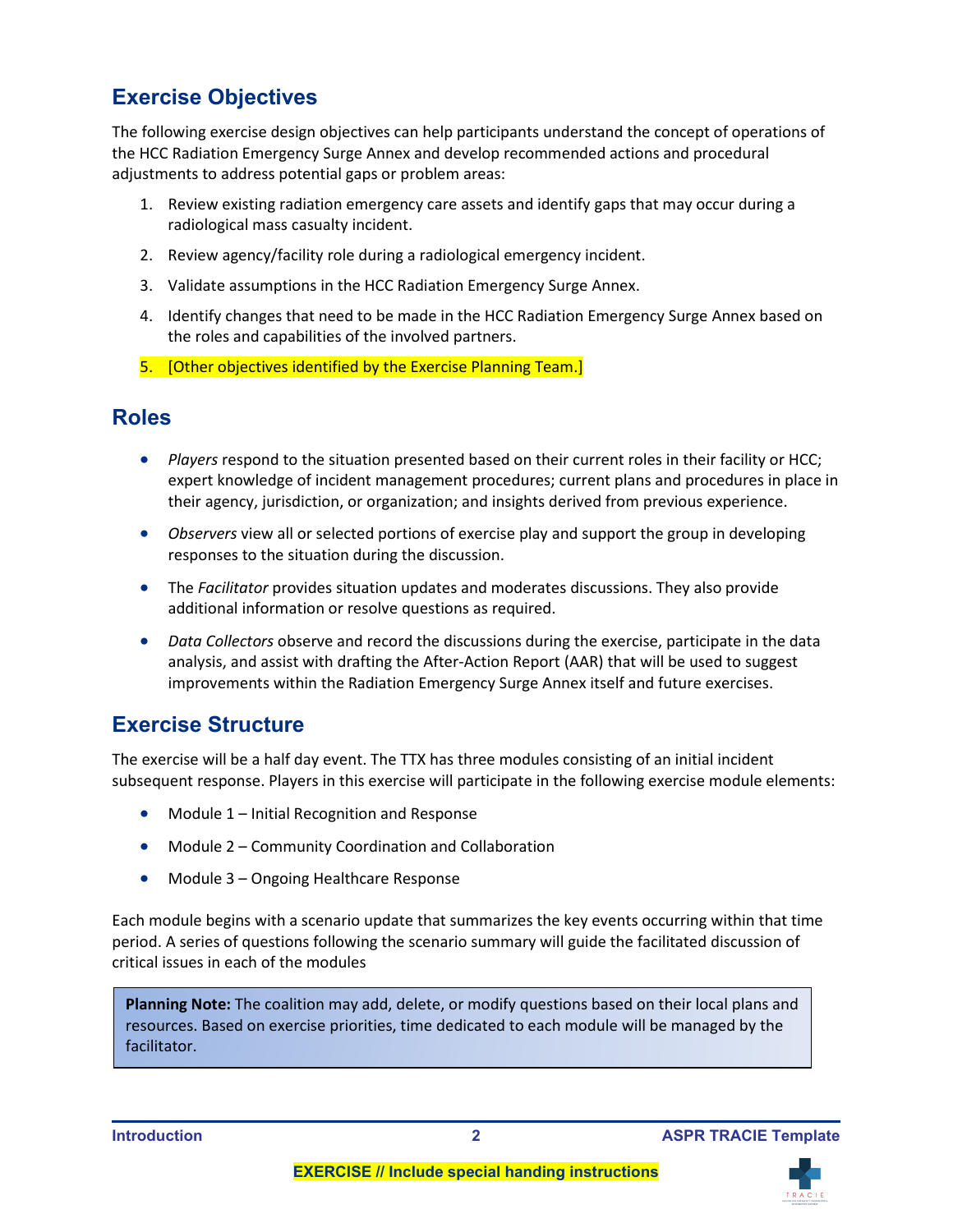The following is an approximate schedule:

| Introductions and opening remarks                                  |
|--------------------------------------------------------------------|
| Overview of the HCC Radiation Emergency Surge Annex/process during |
| a large-scale radiological incident                                |
| Table discussion Module 1                                          |
| Report out and discussion                                          |
| Table discussion Module 2                                          |
| <b>Break</b>                                                       |
| Report out and discussion                                          |
| Table discussion Module 3                                          |
| Report out and discussion                                          |
|                                                                    |

11:10-11:50 AM  $-$  Wrap up and Hotwash

**Planning Note: The Exercise Planning Team should use this information for planning purposes and delete this text box once decisions have been made.** 

 This exercise could also be facilitated with a large group and no table discussion breakouts, based on Exercise Planning Team and Facilitator preference. If less than 20 people are participating in the exercise, full group facilitation is likely most effective. Facilitation will need to be adjusted if this is a virtually conducted exercise.

 discipline (e.g., emergency management) they should be assigned to a table that the planners there is a healthcare system participating in the TTX, the hospitals for that system should be seated together so they can discuss system-level, facility, and coalition-level responses to the Attendees should sit together by facility and discipline. If there are few attendees from a specific feel would be most valuable from a contribution, learning, and relationship standpoint. Ideally, if incident. Planners should avoid having tables with fewer than six members if possible. Because public health and other agencies may have a significant response role, consider having a table set aside for special attendees.

This exercise could also be conducted virtually if needed.

#### <span id="page-10-0"></span>**Exercise Guidelines**

- Open, low-stress, no-fault environment.
- Comments will be non-attributable.
- Be professional and respect other's opinions based on their knowledge.
- Responses should be based on knowledge of current plans and capabilities you do not have to have all the answers.
- Exercise-based decisions are not precedent setting.
- Problem-solving efforts should be the focus; it is expected that more questions than answers may be generated.



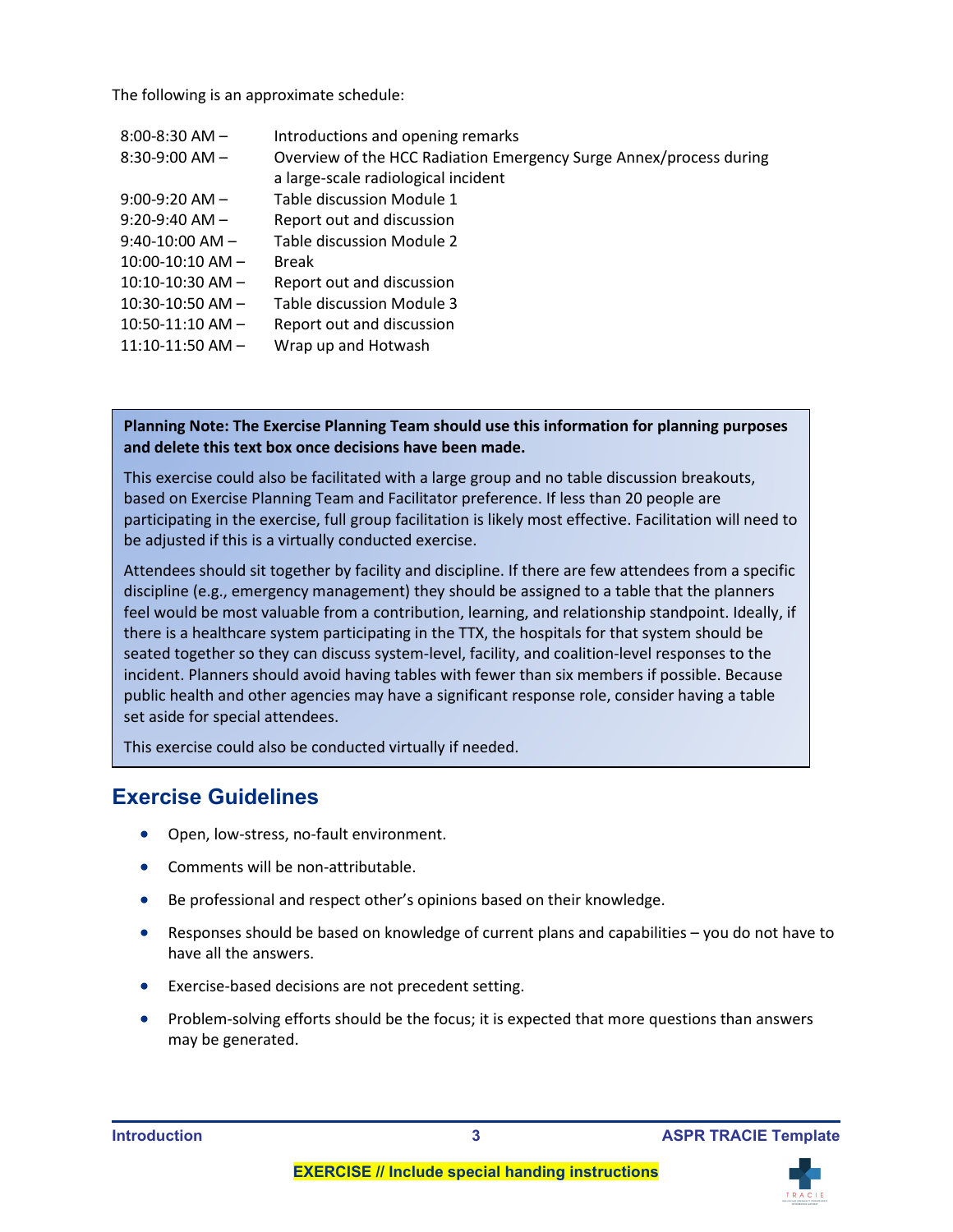- • The situation updates, written material, and resources provided are the basis for discussion; it is not expected that participants will need to do additional research or review other materials prior to participation in this exercise.
- Participants are encouraged to use the SitMan as a reference and to fill out the Participant Feedback Form as you go; feedback is welcome!
- Use the notes pages available in the SitMan.

#### <span id="page-11-0"></span>**Exercise Assumptions and Artificialities**

 In any exercise, a number of assumptions and artificialities may be necessary to complete the exercise play in the time allotted. During this exercise, the following apply:

- The scenario for this exercise is artificial, however, it is plausible, and events occur as they are presented.
- There is no "hidden agenda" and there are no "trick questions."
- All players receive information at the same time.
- Assume cooperation and support from other responders, agencies, and organizational entities.

#### **Planning Note:**

- • Planners may change the incident, or the scope, as needed to fit local considerations. Scenarios should still follow the modular approach in this sample.
- • Planners should consider adjusting patient numbers and providing any other cause participants to lose focus or focus on issues that do not contribute to functional planning. The Facilitator should have license to adjust patient volumes during the demographic or geographic information specific to your community and design to exceed day-to-day capabilities that test and/or "break" the system. It is important that the number of radiologically exposed, or potentially exposed, patient volumes overwhelm area capabilities without being so extreme that they are unrealistic and exercise to move the exercise forward.
- jurisdiction where many individuals may flee from and seek evaluation and care in the • Rural coalitions with few local hazards may elect to have the scenario occur in another rural coalition area.
- • Planners should also be familiar with the radiation guidelines that are specific to their jurisdictional state or local radiation program.

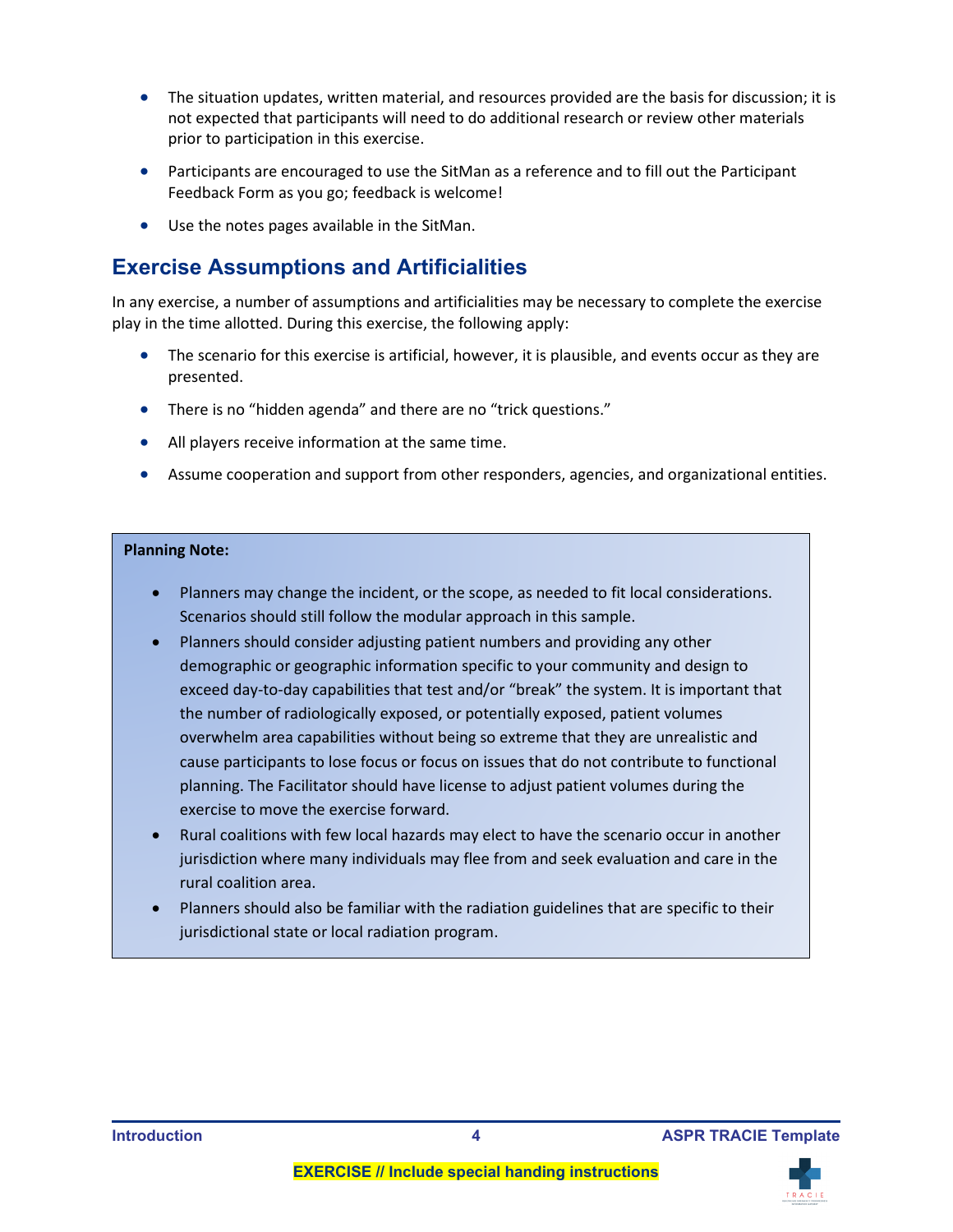

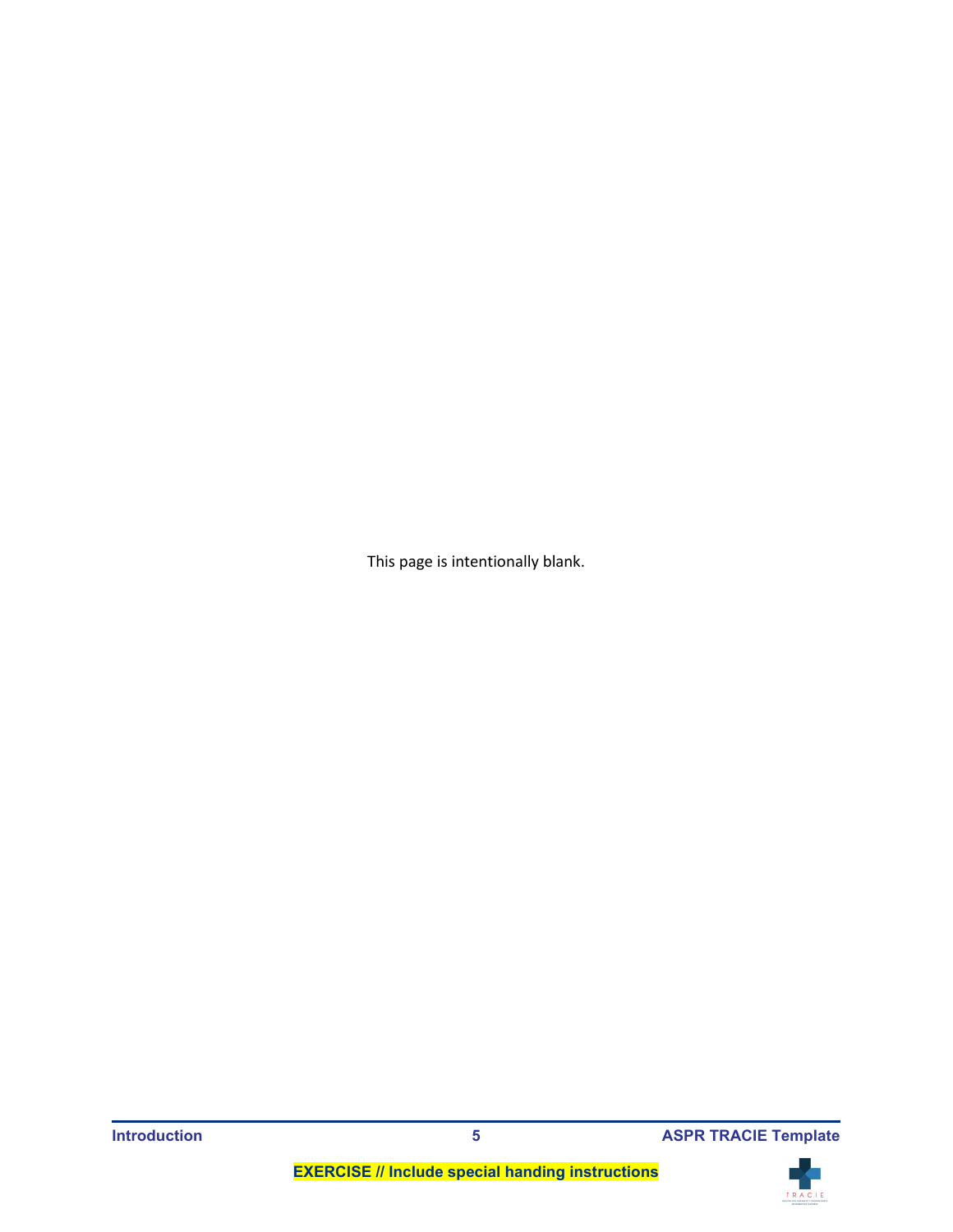# **MODULE 1: INITIAL RECOGNITION AND RESPONSE**

### <span id="page-13-0"></span> **Monday morning, 10:00 am.**

- supply levels early in the morning (8:00 am). Hospitals were at their average daily occupancy for both general inpatient and intensive care unit (ICU) beds yesterday and into the evening. • Hospitals and other healthcare facilities in the area served by your HCC are at normal staffing and
- rise office building in the downtown area. The location is populated by office workers, residents, and tourists. • You are notified by your local EMS agency that a large explosion has occurred near a prominent high-
- wounded to all nearby medical facilities for a variety of major and minor traumas including smoke inhalation and burns. (Note: While specific numbers are not indicated, the patient load for this portion overwhelm it. Small/rural coalitions may adjust numbers depending on the appropriate scale for their • While the cause of the explosion is under investigation, within minutes local EMS begin transferring of the scenario should remain manageable so that it taxes a healthcare system but does not facility size and can select a different venue/location based on what is relevant locally).
- radiation detectors at the explosion site indicate higher than normal levels of gamma radiation. explosion being near a facility with radioactive material on premise (e.g., an outpatient radiology • Nearly an hour later, after many patients have already arrived at the hospital, you are notified that HAZMAT teams, specialized investigators, and environmental agencies have been dispatched to further cordon and investigate the area. It is unclear if the increased readings are a by-product of the practice) or a criminal act.

#### **Planning Note:**

- • This module focuses on the initial health care response to the incident where radiation contamination is not recognized until patients are in the facility. Exercise Planners can create sub emergency operations activities, law enforcement/emergency responder responsibilities, or other modules, or adjust the scenario, if they prefer more detailed discussions regarding pre-hospital non-medical efforts.
- • This section requires coalition partners to understand their current resources as informed by a gap analysis or risk assessment. The following should be considered when shaping this module:
	- $\circ$  Who are the specialists able to provide radiological exposure care in your area?
	- o What other regional resources are available for care and clinical advice within your jurisdiction (e.g., radiology imaging centers, oncology/hematology facilities, academic research institutes, state/local agencies), and how would they be accessed?
- Supply those who will be reporting-out with a note pad and pen/pencil at the beginning of the exercise and assign a scribe for each report-out team, preferably someone whose handwriting is legible for later review.

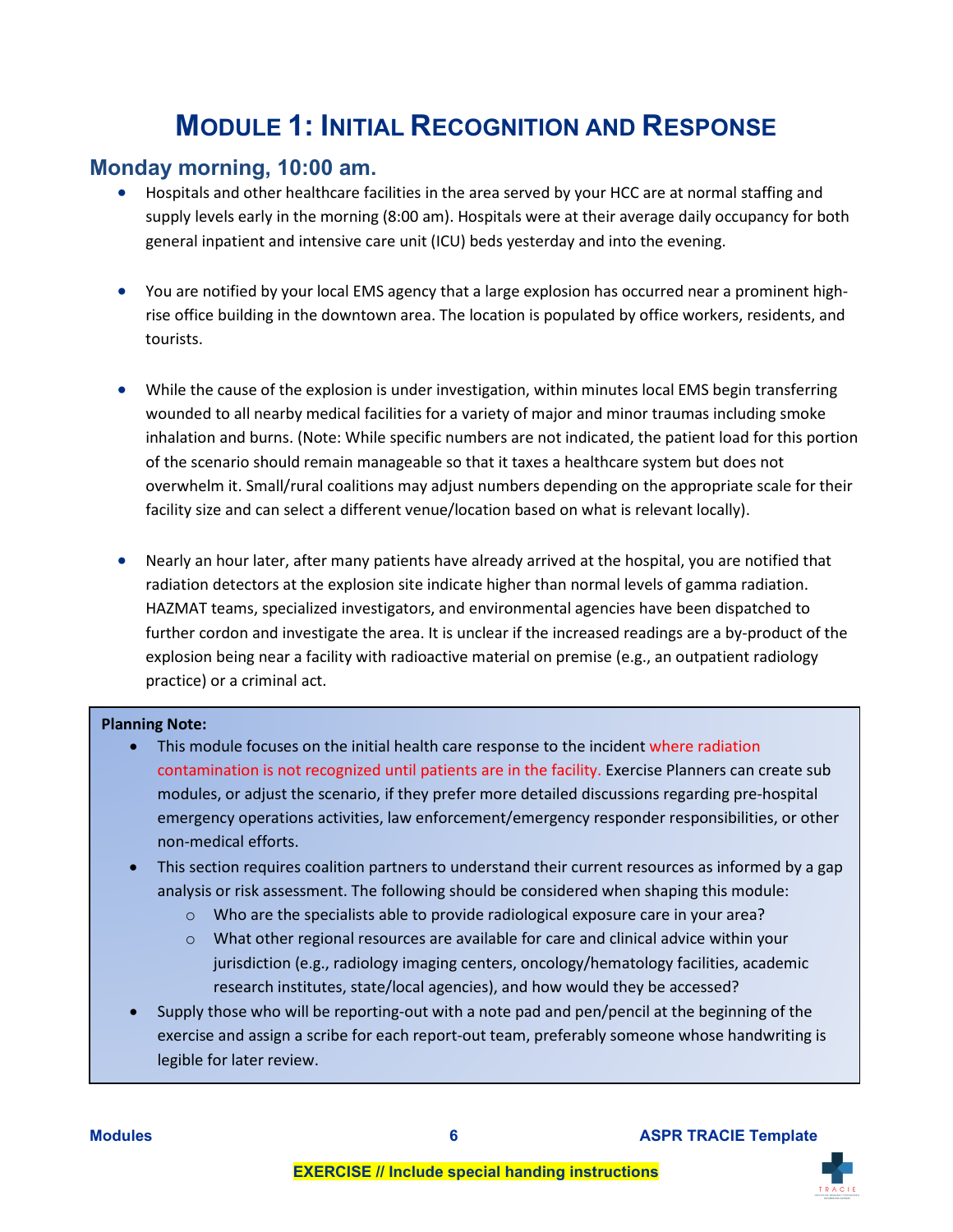# <span id="page-14-0"></span>**Module 1 Discussion Questions**

- 1. What are your initial actions upon notification of the blast? Do you know/understand your role during an emergency? Prioritize those actions.
	- a. What initial actions do you anticipate taking based on the location of the attack and the potential surge in emergency department and inpatient demand?
- 2. What actions would you take once you learn that radiation detectors are going off at the explosion site? a. Is this in accordance with coalition hospital/facility radiological response plan(s)?
- 3. If the HCC has an operations center, how is it activated and staffed and what functions does it serve during a radiological event? How does it interface with the Emergency Operations Center (EOC)?
- 4. Do you know who your local, regional, and/or national facility radiological experts are and how to contact them?
	- a. Does your state have a FEMA certified Radiation Operations Support Specialist (ROSS) ?
- 5. Are facility staff familiar with proper radiological screening, triage, decontamination, and treatment protocol for exposed or potentially exposed individuals?
	- protocol for exposed or potentially exposed individuals?<br>a. Where would you obtain guidance or additional clinical advice if needed, in real time?
- the HCC in acquiring these resources? What other radiological response resources are available within the 6. What specialized resources/supplies will be needed to respond to radiological attack? What is the role of region?
	- a. What detection equipment do your fire/EMS services have?
	- b. What detection equipment do the hospitals have?
	- c. What radiation response equipment does your state have and how will you request it?
	- d. How are SNS assets requested and received if countermeasures are needed?
	- e. Is there a protocol or are processes in place for resource sharing among coalition members and jurisdictional healthcare facilities?
- (e.g., radiation detection, dosimetry, decontamination equipment)? Is the needed training readily 7. Is additional just-in-time training needed/supported for specialty care, use of new/unfamiliar equipment available? Where is it located? Who conducts the training?
- to ensure that HCC members and partners are aware of the incident and can share real-time information about the disaster and plans/strategies for patient care/ transport/distribution/ 8. Who initiates information sharing for HCC members? What alerts and notification mechanisms are in place decontamination/supplies?
- 9. What essential elements of information will you collect from and share with HCC members?

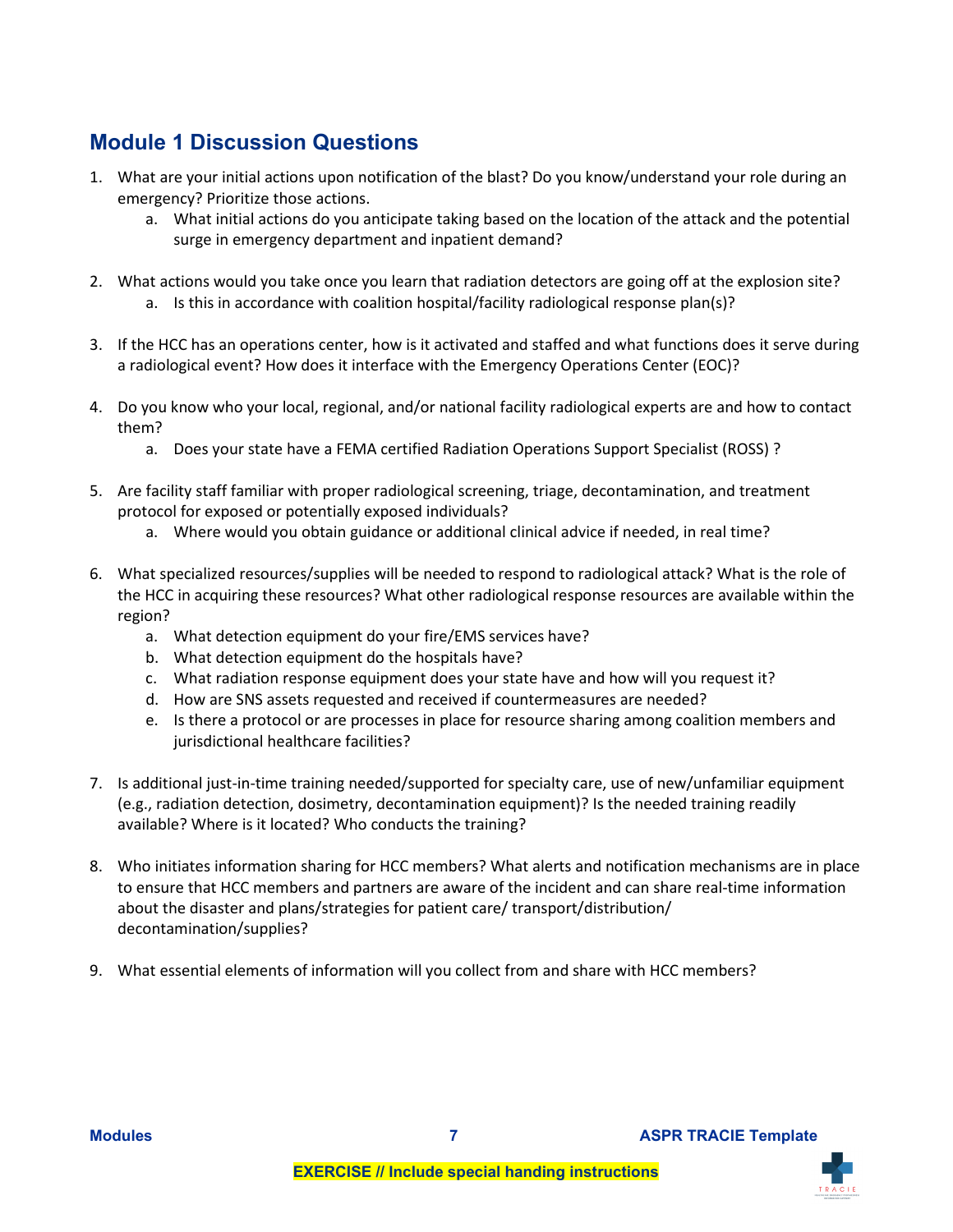# **Module 1 Note Page**

| <b>Modules</b> | $\pmb{8}$ | <b>ASPR TRACIE Template</b> |
|----------------|-----------|-----------------------------|
|                |           |                             |
|                |           |                             |
|                |           |                             |
|                |           |                             |
|                |           |                             |
|                |           |                             |
|                |           |                             |
|                |           |                             |
|                |           |                             |
|                |           |                             |
|                |           |                             |
|                |           |                             |
|                |           |                             |
|                |           |                             |
|                |           |                             |
|                |           |                             |
|                |           |                             |
|                |           |                             |
|                |           |                             |
|                |           |                             |

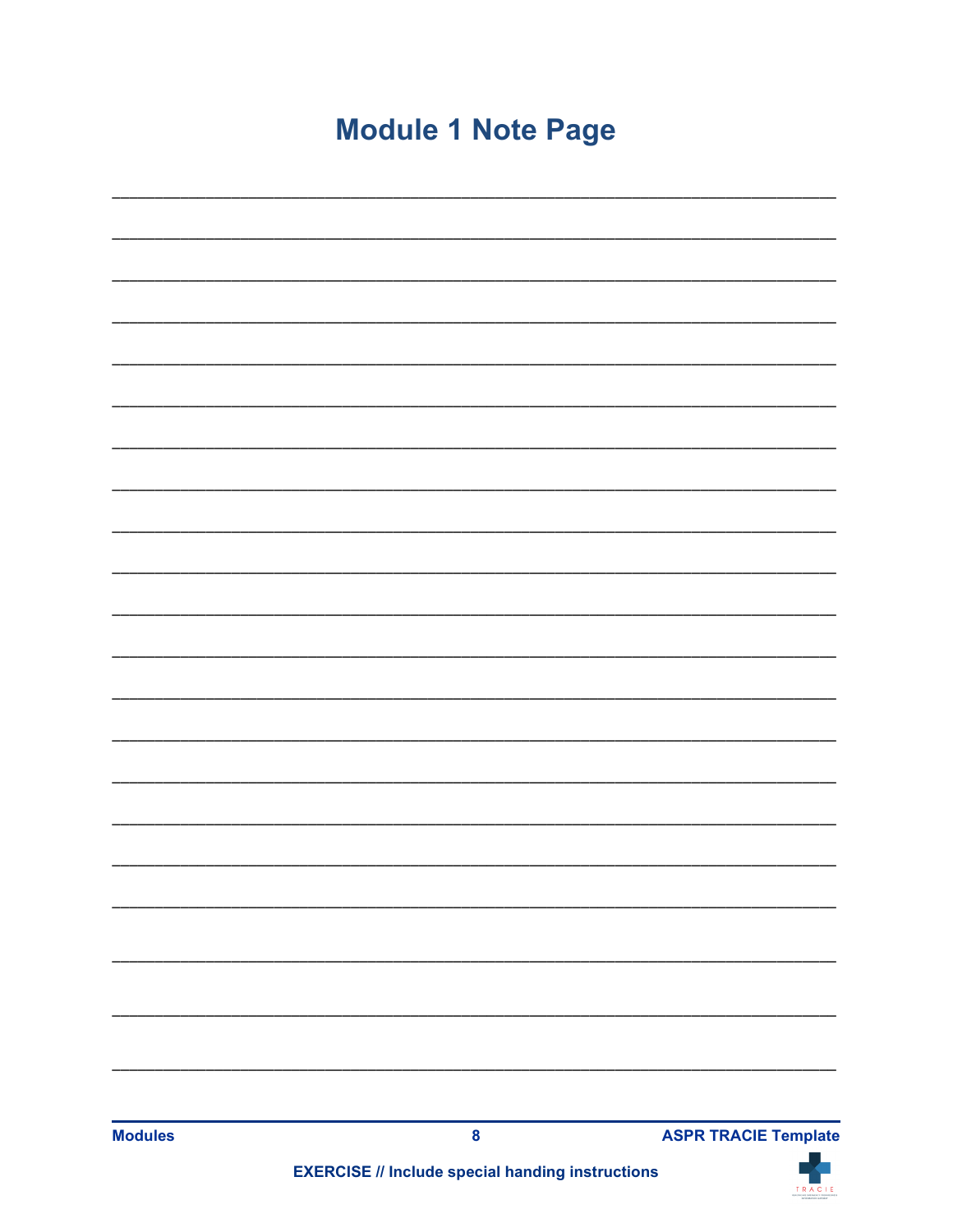# <span id="page-16-0"></span> **MODULE 2: COMMUNITY COORDINATION & COLLABORATION**

# **Monday afternoon, 12:00 pm (radiation identification + 2 hours)**

- • By 12:00 pm it is verified that the explosion was caused by a Radiological Dispersal Device (RDD) also known as a "dirty bomb." Investigators confirm the device contained cesium-137 after identifying particles at the site.
- • The physical damage from the bombing is confined to the front of several buildings and their surface contamination levels exceed 10mrem/h, with higher levels at the site of the detonation. facing interiors. That block and a three-block downwind area are cordoned and evacuated; their
- • Twelve persons are dead at the scene. About 60 injured patients require hospital admission. is NOT on the surge or patient/resource movement, but more specifically on **managing high**  About 100 patients are being evaluated for minor injuries. (Note: While specific patient load numbers have been indicated for this module, facilities should adjust numbers so that the focus **numbers of people who may not need medical treatment but fear they have been exposed (i.e., "worried well") and evaluating patients for contamination/decontamination**).
- • The governor declares a state of emergency to support federal requests for Strategic National Stockpile (SNS) assets and additional disaster services.
- • Major news and social media outlets are reporting that the device was "radioactive" and in some cases erroneously "nuclear."
- 911 operators and Poison Control Centers are overwhelmed with calls from people concerned about radiation exposure.
- • Hospitals, clinics, physician offices, and other healthcare facilities in the area are beginning to receive patients and EMS transports of people who were near the site and now worried about potential exposure.

#### **Planning Note:**

- key focus of this module is defining what activities occur where (e.g., does transfer coordination occur at the hospital [particularly if there are only one/few hospitals in the coalition], jurisdictional EOC, coalition physical or virtual coordination center, or • The questions in this module may need to be changed based on coalition resources. The receiving hospital).
- • Determine whether to add any at-risk populations to the patient mix, such as pediatric patients or those with access or functional needs.
- This section requires coalition partners to have situational awareness about their current surge capacity protocol. The following should be considered when shaping this module:
	- o How would exposure, burn, injury referrals be prioritized, particularly across multiple facilities (e.g., by radiation exposure level and trauma combination injuries, more severely injured, or those with other trauma injuries)?
	- o Where are additional support services, resources, and staff coming from?
	- o Who is controlling risk communication messaging?

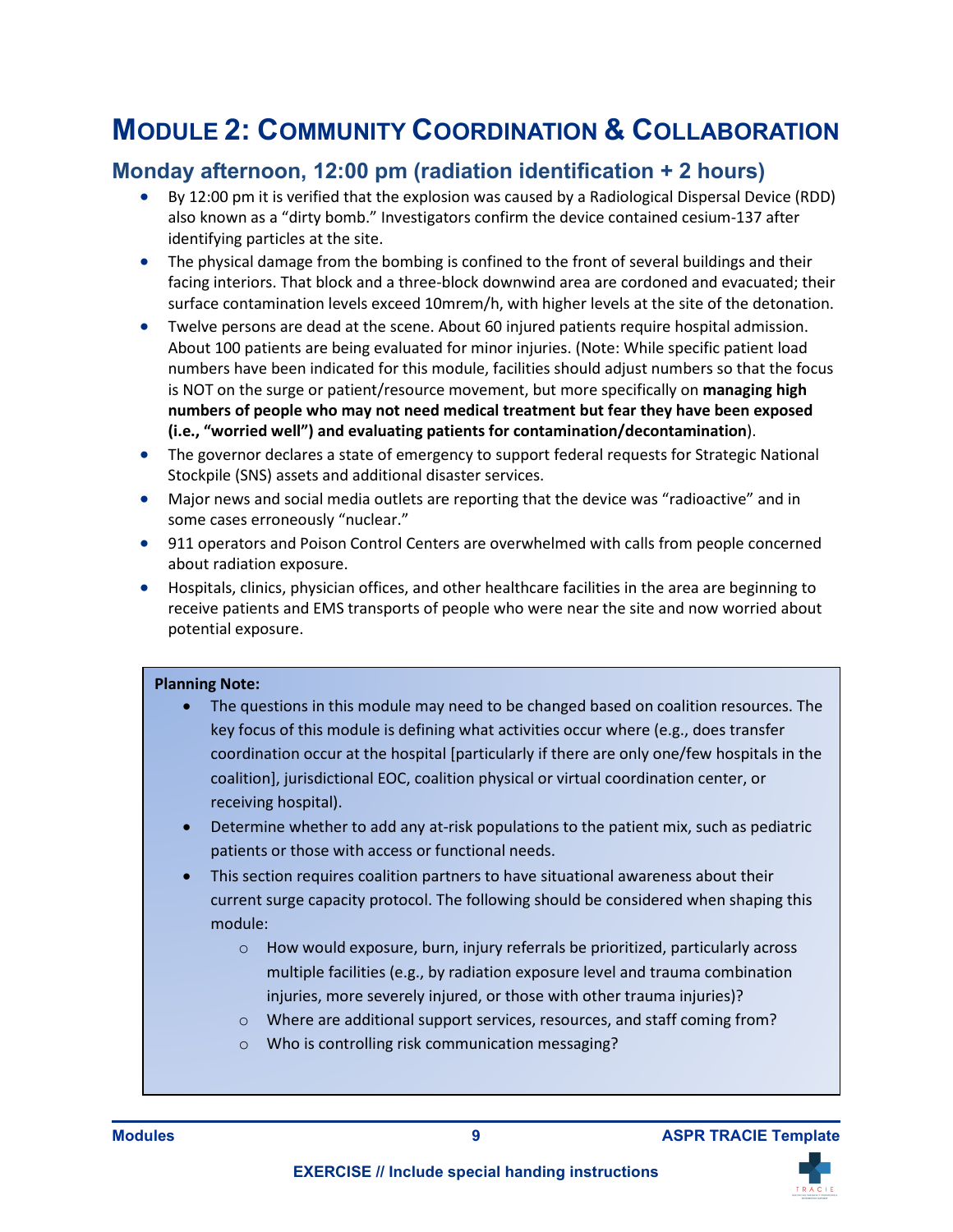### <span id="page-17-0"></span>**Module 2 Discussion Questions**

- 1. Do the HCC and its members' response activities change now that this is a confirmed intentional radiological attack?
- 2. Who has the healthcare coordination role at this point? What is it?
- 3. Who is coordinating messaging to the public? What are the key messages to get out?
- 4. Who has responsibility for community screening locations for persons that are worried about contamination?
- 5. How are you triaging patients to distinguish between those needing medical evaluation, those needing community-based screening, and those that do not need screening?
	- a. Who will operate the community reception center? When/how would those be coordinated, managed, supplied?
	- b. How will hospitals assess their current patients for contamination? How will hospitals triage and refer those that are seeking contamination assessment only?
- 6. Do facility staff understand plans for radiological contamination control and workforce safety/exposure protocols?
- for radiation injury and internal contamination (e.g., CBC+Diff for ALC counts and use of stool/urine 7. Do the hospitals have a plan for evaluating those patients with significant radiological contamination monitoring)? If not, who will they work with to obtain these?
- there are multiple ones receiving varying levels of trauma)? What is the hospital's capacity? What 8. What is the EMS plan for local distribution of casualties (e.g., what patients go to which hospitals if are their treatment limits (e.g., not a level-1 trauma center, unable to receive high number of respiratory distress patients, specialize in burn care)?
- 9. What special considerations affect EMS patient transportation resources during a radiological emergency (e.g., EMS restrictions related to transportation and care of radiological casualties)?
- 10. How will the community reception center (i.e., radiological screening site) be staffed? Where will radiological screening equipment be sourced from?
- 11. How will requests for chelating agents such as Prussian Blue (PB) from SNS be made? Where will they be delivered?
	- a. Who has information about local/federal stockpiles? How do you communicate with them?
	- b. Will supplies require special storage conditions or security protocol?
	- c. Is there a toxicologist with experience/knowledge for using PB available?
- 12. What agencies/contractors will the hospitals work with to address contaminated waste and lowlevel contamination of certain tile floors that do not respond to usual clean up procedures?



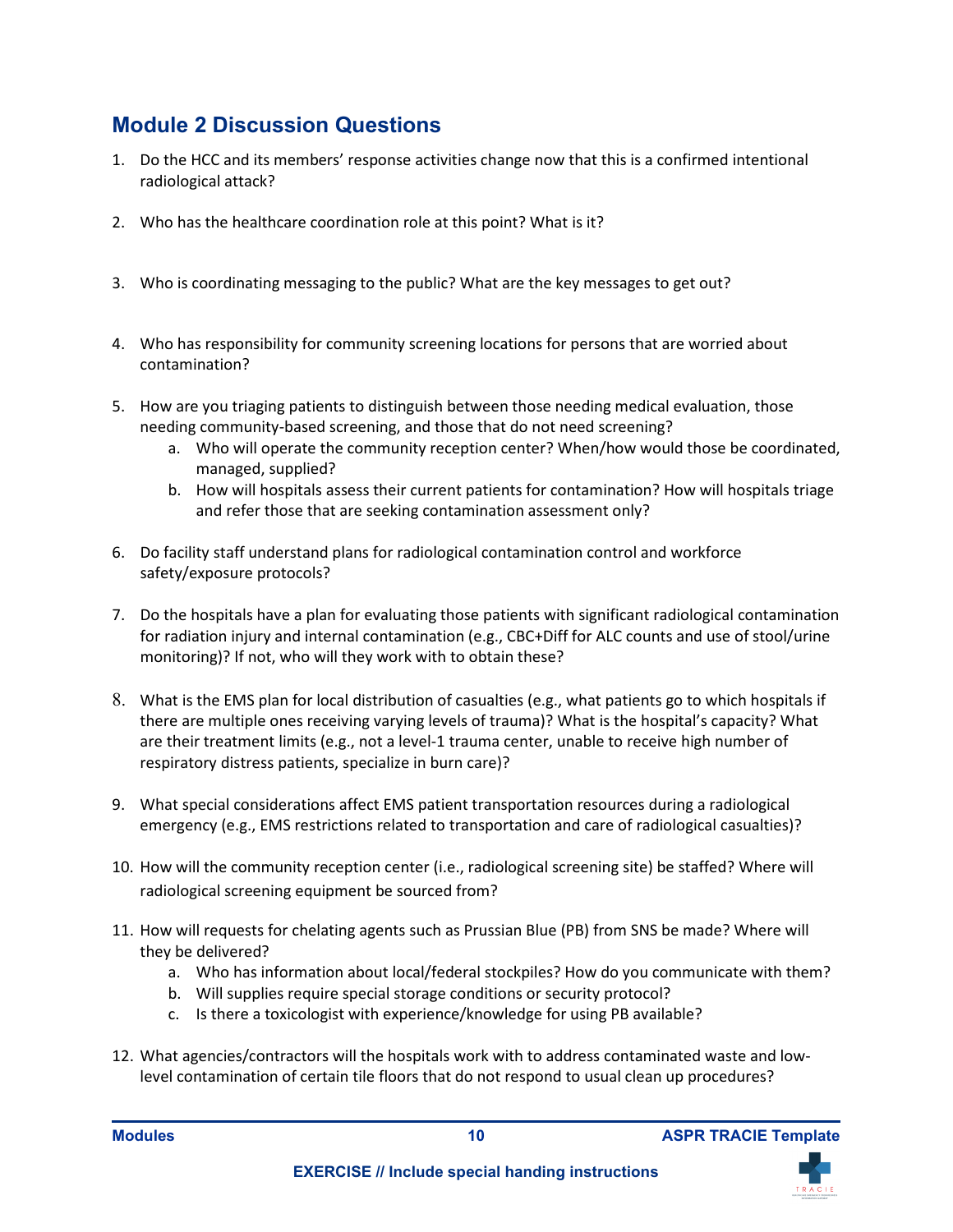- 13. How is the EOC Joint Information Center (JIC) coordinating public information with the HCC(s)?
- 13. How is the EOC Joint Information Center (JIC) coordinating public information with the HCC(s)? a. How will you ensure clear and consistent risk communication messaging to the public and media to prevent/mitigate mass panic?
	- b. Are there readily available RDD information packets/scripts available for patients and staff?
- 14. How will you address provider/public safety information needs to ensure that workers feel safe? (Note that only trivial levels of radiation have been detected outside of the cordoned area.)
- 15. How is HCC clinical and surge information being collected and distributed (e.g., via email, special portal, messaging boards) to ensure consistent care and guidance across facilities?
	- a. Are special reporting requirements, metrics, or data being collected for situational awareness (e.g., hospital capacity, number exposed, transport needs, supply requests)?
	- b. How will the HCC coordinate and share patient information across multiple facilities for patient tracking and family re-unification?

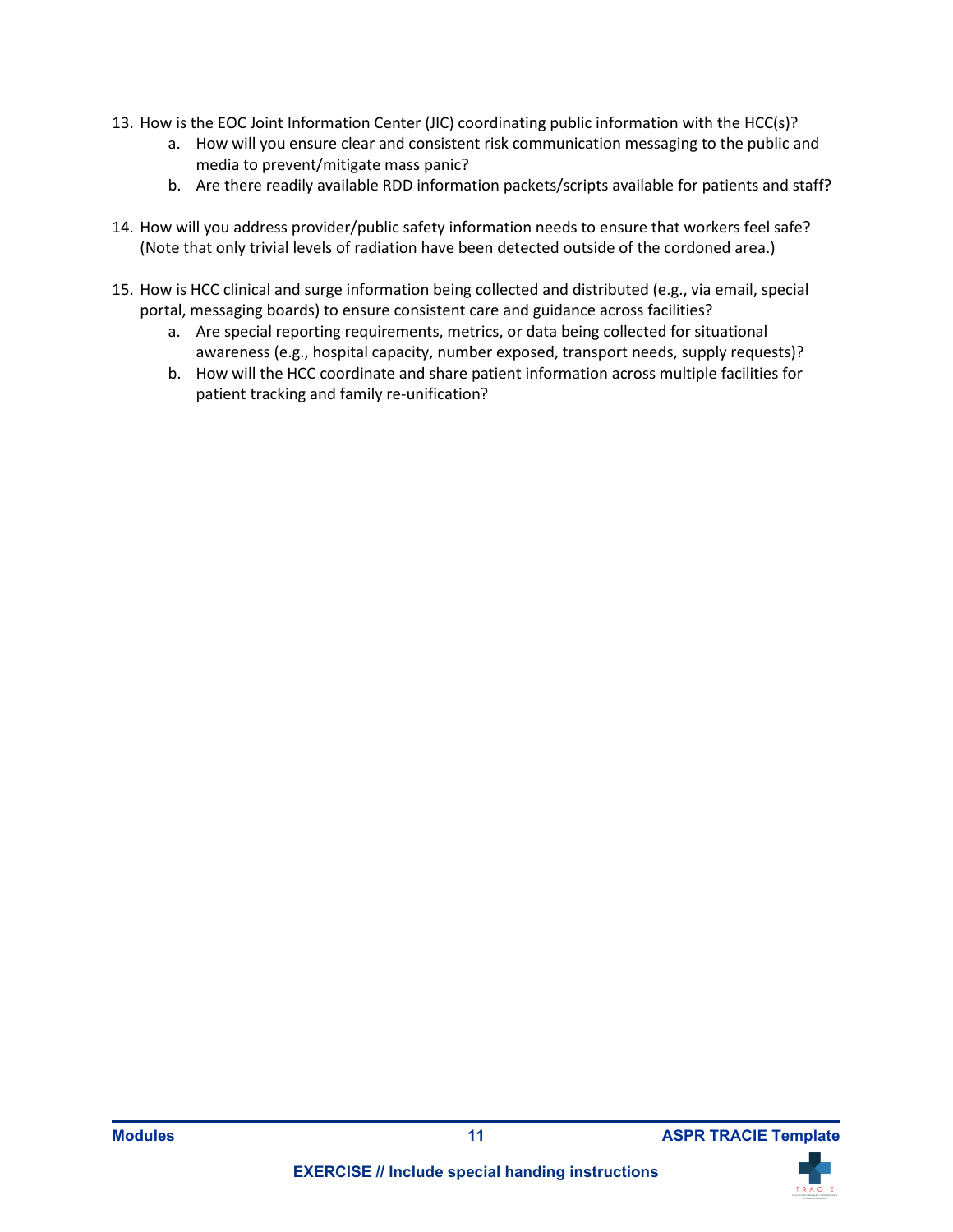# **Module 2 Note Page**

| <b>Modules</b> | 12 | <b>ASPR TRACIE Template</b> |
|----------------|----|-----------------------------|
|                |    |                             |
|                |    |                             |
|                |    |                             |
|                |    |                             |
|                |    |                             |
|                |    |                             |
|                |    |                             |
|                |    |                             |
|                |    |                             |
|                |    |                             |
|                |    |                             |
|                |    |                             |
|                |    |                             |
|                |    |                             |
|                |    |                             |
|                |    |                             |
|                |    |                             |
|                |    |                             |
|                |    |                             |
|                |    |                             |
|                |    |                             |
|                |    |                             |
|                |    |                             |
|                |    |                             |

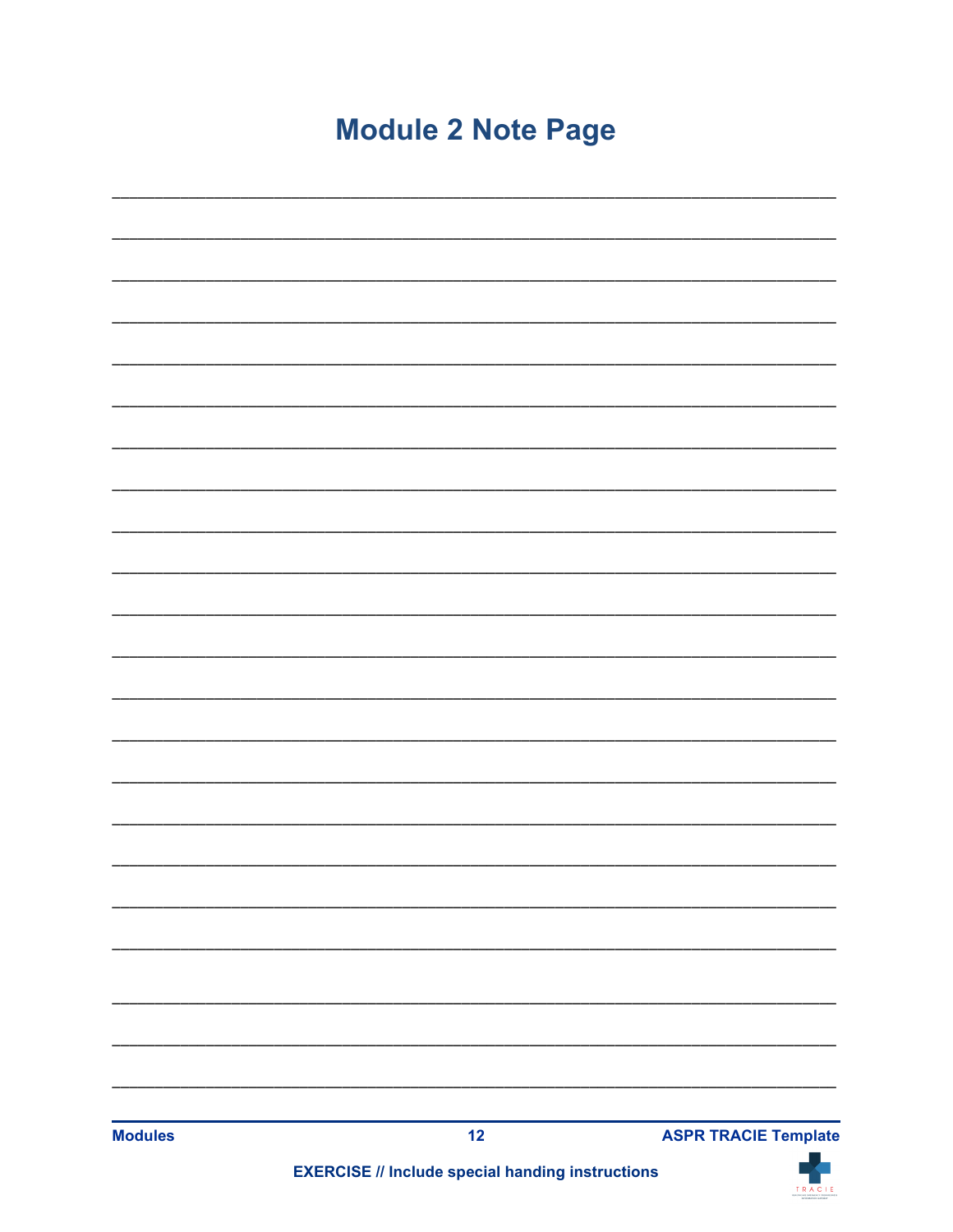# <span id="page-20-0"></span>**MODULE 3: ONGOING HEALTHCARE COORDINATION**

 Planners can choose to create sub modules or adjust this scenario if they would prefer a more **Planning Note:** This module focuses on the healthcare response to this incident. Exercise detailed discussion of post-exposure operations, law enforcement investigations, and other nonmedical activities.

# **Tuesday morning, 8:00 am and beyond (Recognition + 14 hours)**

- The number of new patients presenting to hospitals and calling 911 for evaluation of radiation exposure has increased dramatically as word spreads about the radiologic contamination.
- • Federal agencies have been supporting the initial effort to contain and decontaminate the affected areas, however ongoing efforts to stabilize structures and close off impacted sites will be long-term with many residents remaining displaced.
- departments for evaluation and requests for (non-existent) prophylaxis. Misinformation • National media coverage remains intense, leading to the ongoing burden on emergency regarding the dangers of radiological exposure to cesium-137 are growing online via social media leading to increased panic.
- Hospitals within the HCC are operating over capacity.
- • A community reception center is operating to help conduct radiological screening of those defined by the current cordon—though many others are presenting for evaluation. worried about exposure. Residents have been asked to bag the clothing they were wearing, shower, and present to the site with their bag for evaluation—if they were inside of the area
- • Many state and federal agencies including SNS are providing the necessary supplies and resources for screening, radiation countermeasures, personal protection, and decontamination.
- The medical examiner is asking for assistance with protocols and decontamination of decedents.
- becoming difficult. • As clean-up is ongoing, waste management and proper disposal of contaminated materials is
- Hospital staff, concerned over exposure, are calling in sick. Overall, workforce across the region is being impacted.
- affected by the bombing, the general public, and healthcare workers. • Mental health and wellness experts are warning of negative mental health issues among those
- • Surveillance and long-term follow-up on transported patients and those presenting to the hospitals and the community reception center are difficult to track.
- • There is confusion about the thresholds for referring an exposed person for countermeasure treatment (which, due to the limited number of persons that need it, is being given through the hospitals).



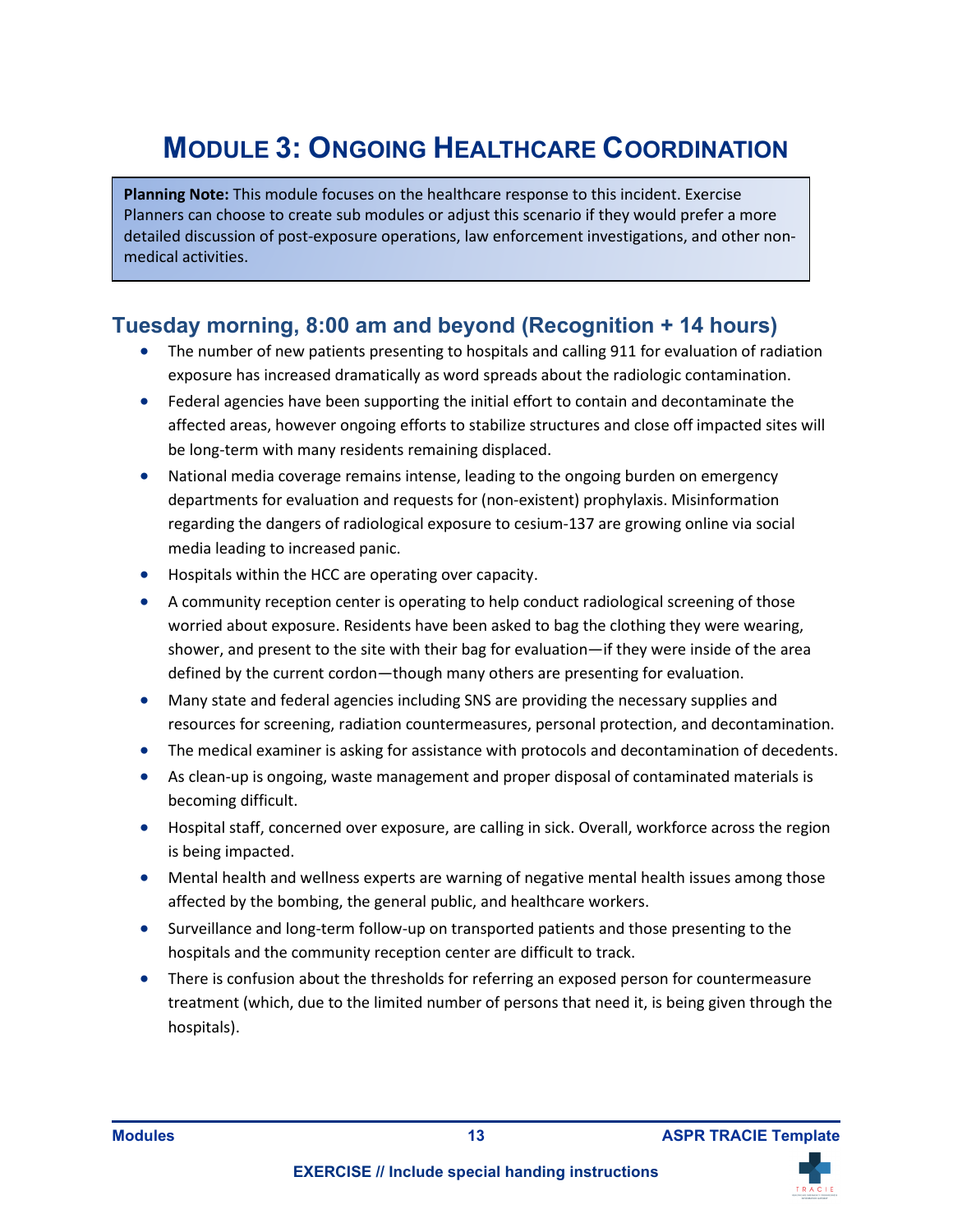### <span id="page-21-0"></span>**Module 3 Discussion Questions**

- 1. How does the HCC Radiological Emergency Surge Annex address community radiological screening?
- 2. Does the HCC have a coordination role at this point? What is it? If not, who is coordinating healthcare resource issues?
- 3. How will the HCC, or coordination lead, work towards resupplying or redistributing needed equipment and supplies? How will it ensure proper supply levels are continuously available if response efforts take longer than anticipated?
- REAC/TS trained? 4. What types of staffing shortages will occur for long-term response needs (e.g., over weeks) and how can the HCC help to address them? How many hospital staff, especially in the ER have been
- 5. How will you address radiological waste issues; what agencies, partners can support exponential increased need for collection and disposal of contaminated materials?
- evidence from radiologically contaminated clothing? Where will evidence be stored? How will it be monitored to ensure it does not reach a hazardous level? 6. How will the HCC coordinate with the Federal Bureau of Investigation to retain possible
- 7. How are patients being tracked that were transported or who may need follow-up care, ongoing treatment? Does the tracking mechanism support family reunification efforts?
- 8. What is the process for providing ongoing situational awareness communication among the HCC facilities, or jurisdictional health facilities, regarding capacity, transported patients, updated treatment guidelines?
- 9. What is your communication strategy to alleviate public fear and misinformation? How are mental health services being offered to incident survivors and the workforce?
- 10. Under which state and federal emergency authorities and waivers has your HCC been operating? Are they sufficient to meet your requirements?
	- a) Who is tracking disaster relief administrative needs (e.g., financial assistance, billing/coding issues, reimbursement requirements)?
- 11. How is information being tracked/documented for an after-action report (e.g., issues, gaps, lessons learned)?
- attention at facilities other than hospital settings? 12. What efforts can be made to divert concerned but not exposed residents to seek medical
- 13. What mass fatality management plans are in place to support a large-scale incident. What considerations should be made for storing and disposing of radiologically contaminated bodies?